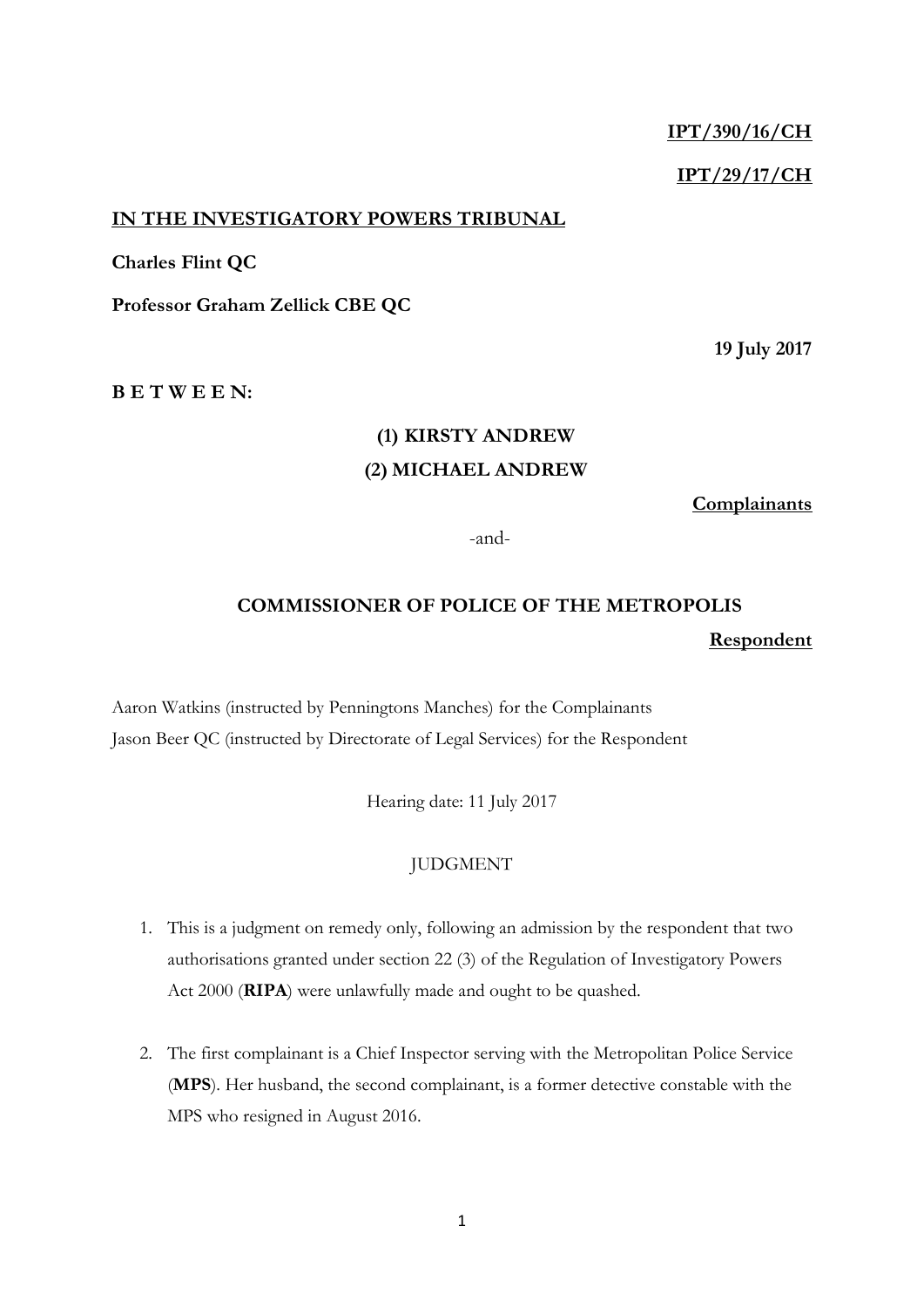- 3. On 22 May 2015 information was received by the MPS alleging misconduct by the first complainant in making false claims as to the periods for which she was on duty and thus claiming pay. The complaint was treated by the investigating officer as alleging an offence of false accounting under section 17 of the Theft Act 1968 and misconduct in a public office. On that basis an authorisation was granted on 27 May, on the grounds set out section 22 (2) (b) of RIPA, namely for the purpose of detecting crime, for the obtaining of communications data relating to two mobile phones used by the first complainant for the period 1 November 2014 to 27 May 2015, including in and out call data and location data. The purpose of including location data was to check where the first complainant was located when, according to her time records on the management system, she was shown as being on duty. The authorisation was granted on the basis that the allegation was made against a senior officer and the ramifications of such an officer committing the criminal offence under investigation were serious.
- 4. On 24 June 2015 the first complainant was served with a written notice that she was under investigation both for an offence under section 17 of the Theft Act and in respect of gross misconduct.
- 5. On 10 August 2015 a further authorisation was granted under section 23 of RIPA. That authorisation covered not only the mobile phones used by the first complainant, which duplicated the authorisation already granted, but also covered a mobile phone used by the second complainant for the period from 14 February 2015 to 31 March 2015. The basis of granting an authorisation for communications data, including location data, in respect of the second complainant was that he was also under investigation for an offence under section 17 of the Theft Act.
- 6. On 5 November 2015 the first complainant was interviewed under caution. During that interview she was informed that communications data had been obtained using RIPA powers, a point confirmed in writing on 15 November. On 11 November the first complainant provided a statement under caution.
- 7. The investigation team then interviewed the line managers to whom the first complainant had reported. Following those interviews it was concluded that the first complainant had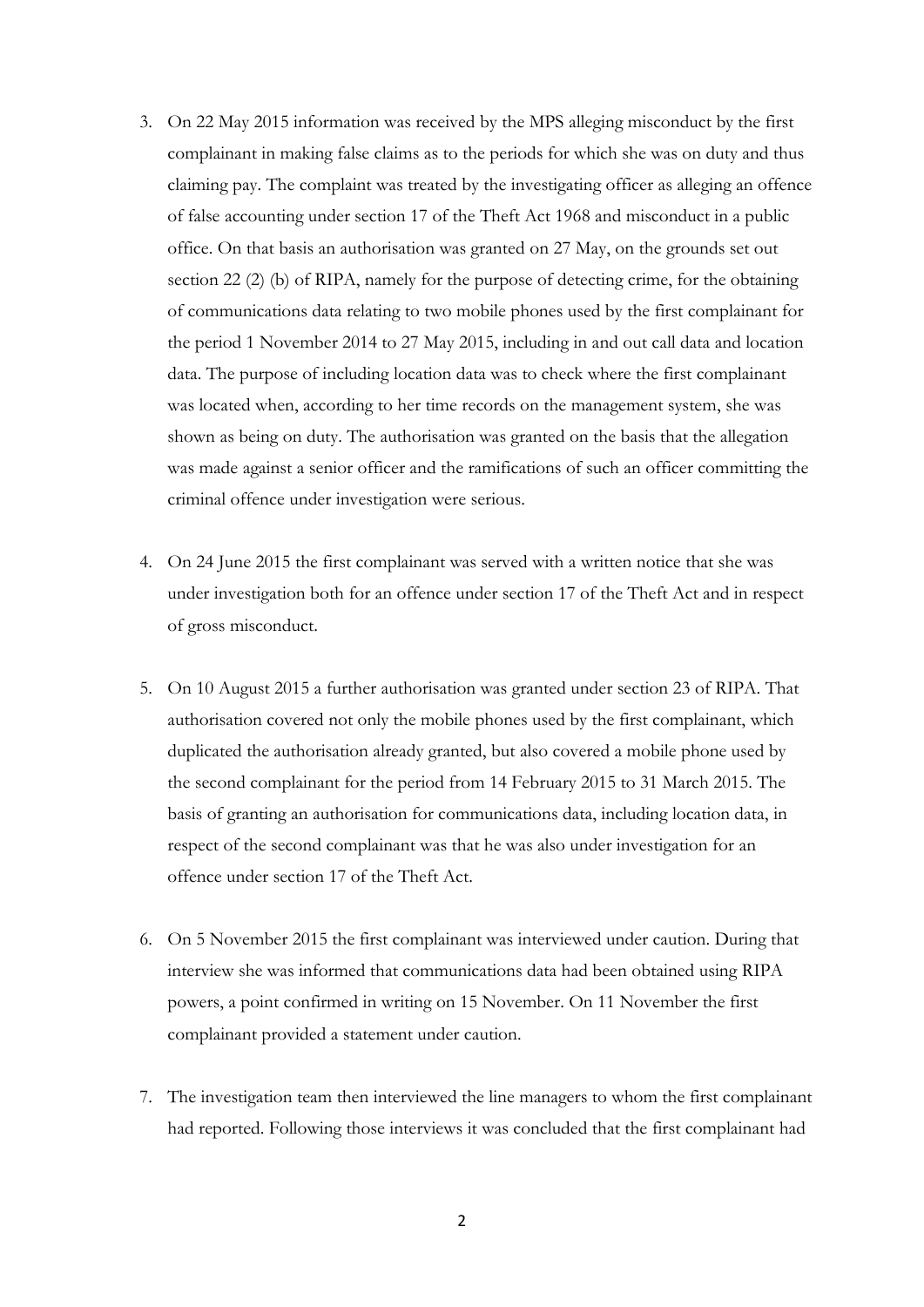no case to answer for misconduct. On 22 December 2015 the first complainant was informed that she had no case to answer.

- 8. On 23 May 2016 the first complainant commenced proceedings before the Tribunal by making a claim under the Human Rights Act 1998 (**HRA**), asserting an infringement of her right to private life, and a complaint in respect of the authorisation for the obtaining of communications data relating to her use of mobile phones.
- 9. By letter dated 2 February 2017 the respondent accepted that the authorisations had been unlawfully granted, on the basis that the allegations made against the first complainant should not have been considered a criminal matter and that it had been disproportionate for the MPS to have obtained communications data under section 22 of RIPA.
- 10. On 10 February 2017 the MPS disclosed documents, as directed by the Tribunal, which revealed that the second complainant had also been the subject of the second authorisation. On 13 February the second complainant made a claim under the HRA and a complaint in respect of the authorisation for the obtaining of communications data relating to the use of his mobile phone. By an email sent on 1 April the respondent conceded that it was disproportionate to have obtained communications data relating to the second complainant under section 22 of RIPA. By letter to the Tribunal dated 2 December 2016 the MPS had stated that the communications data obtained in respect of the second complainant had not been used in the investigation and had been destroyed.

### Issues

- 11. The letter from the respondent dated 2 February 2017, and the email sent on 1 April, conceded that there should be a declaration that the authorisations were unlawfully obtained and should be quashed, and that, subject to consent of the Tribunal, all of the data obtained as a result of the authorisations should be deleted. The complainants request that, if required for any further proceedings or investigation, one set of such data should be retained by the respondent's legal advisers.
- 12. The remaining issue to be determined is whether the Tribunal should exercise its power under section 67 (7) of RIPA to make an award of compensation.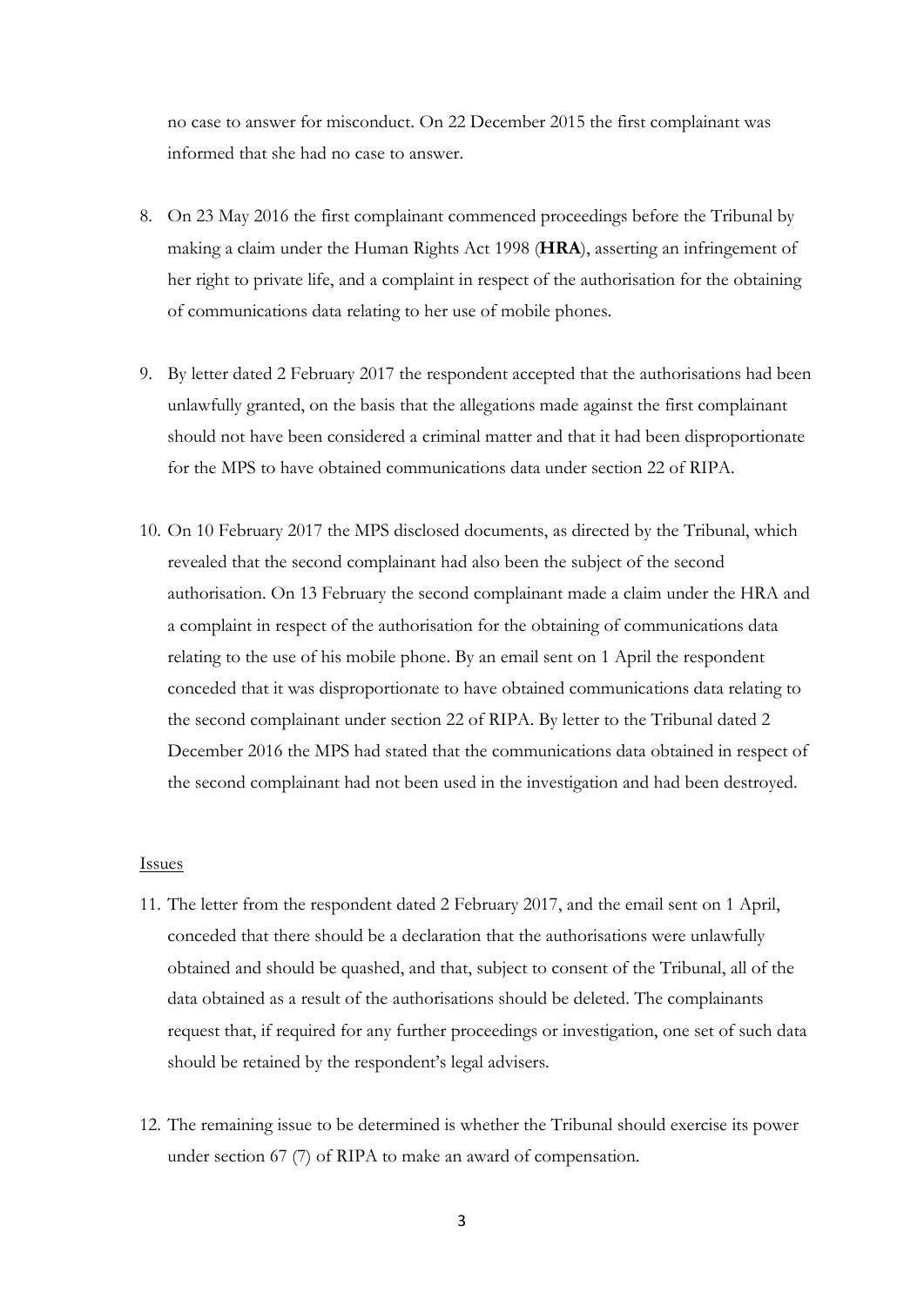13. Under section 8 of the HRA the Tribunal has power, in respect of any act of a public authority which it finds to be unlawful, to grant such remedy as it considers just and appropriate. Under subsections 8 (3) and (4) it is provided:

> (3) No award of damages is to be made unless, taking account of all the circumstances of the case, including- (a) any other relief or remedy granted, or order made, in relation to the act in question (by that or any other court), and (b) the consequences of any decision (of that or any other court) in respect of that act, the court is satisfied that the award is necessary to afford just satisfaction to the person in whose favour it is made.

- (4) In determining-
	- (a) whether to award damages, or
	- (b) the amount of an award,

the court must take into account the principles applied by the European Court of Human Rights in relation to the award of compensation under Article 41 of the Convention…

- 14. The general principles to be applied in considering the award of compensation under section 8 of the HRA are well established, but in the course of argument it became apparent that the parties differed over (a) whether the general rule is that damages are not necessary to provide just satisfaction, save in exceptional cases and (b) whether it is necessary in order to establish a claim for damages for distress or psychological injury for a claimant to prove that the injury was directly caused by the infringement of rights in issue.
- 15. The complainants submitted:
	- (a) the conduct of the respondent was an intrusion on both professional and private life and in respect of a very substantial quantity of communications data, which conduct had a substantial impact, in particular on the first complainant, which justifies a substantial sum in respect of the significant and prolonged injury to feelings and distress caused;

4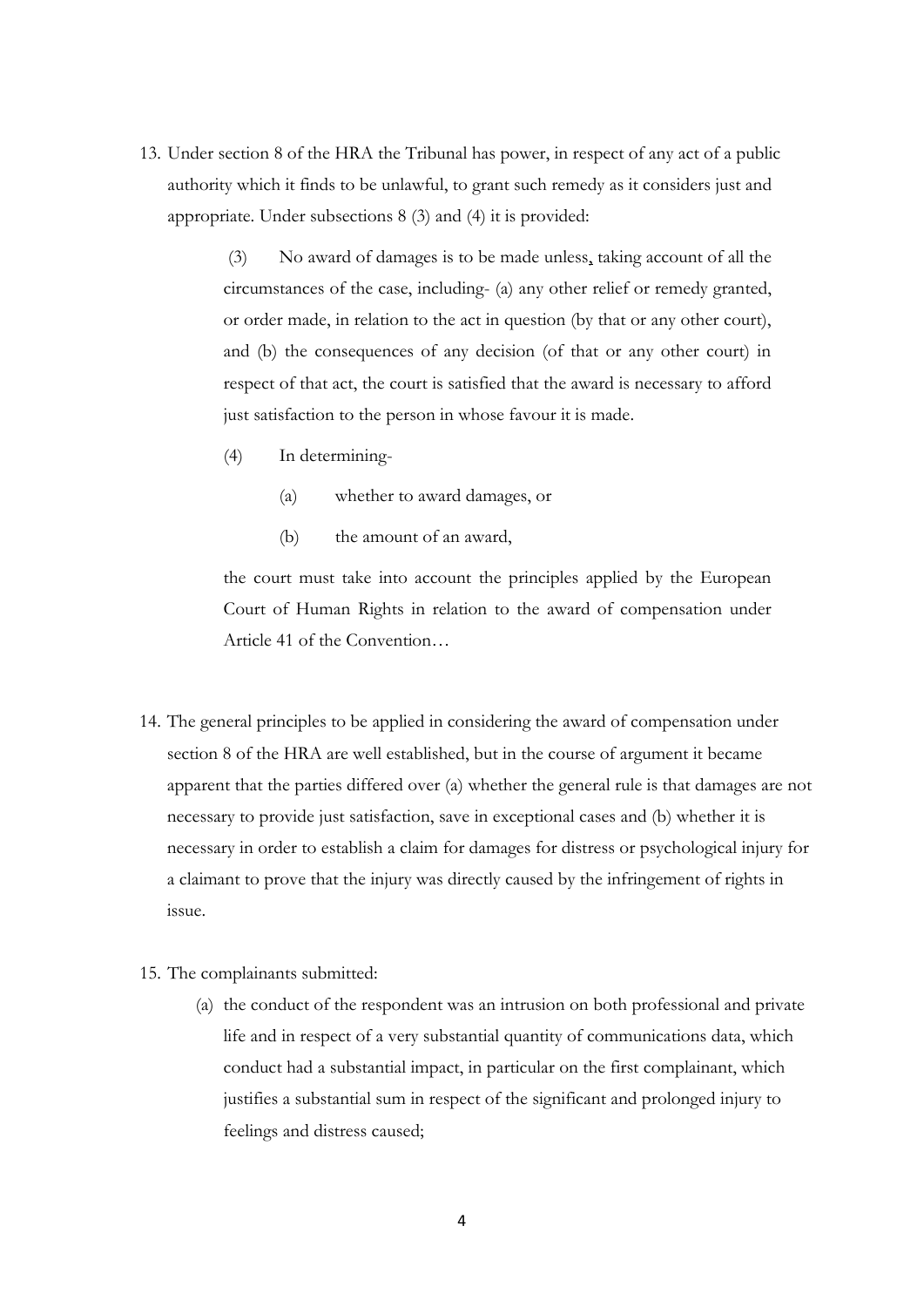- (b) damages should reflect the use of the power under section 22 of RIPA for conduct which should not have been considered a criminal matter and the consequent prolonging of the investigation for seven months, and the conduct of the respondent in failing to apologise or offer workplace support, and the delay in providing disclosure, in particular the authorisation in relation to second complainant;
- (c) an additional award to reflect special damages is appropriate, covering the estimated cost of medical treatment for the first complainant amounting to £2400.
- 16. The respondent submitted:
	- (a) No award of compensation should be made because, in line with the authorities, no such award is shown to be necessary;
	- (b) The complainants' rights are fully vindicated by the agreed order making a declaration that the authorisations were unlawful, quashing the authorisations, and ordering the deletion of data so obtained;
	- (c) The first complainant cannot show that the stress-related conditions from which she has suffered were caused by the use of RIPA powers to obtain communications data, as opposed to being caused by the commencement and conduct of the investigation.
- 17. The arguments are clearly set out in the written argument on each side and were helpfully developed in oral argument. We have taken into account the written witness statements of the first and second complainants, and the report of Dr. Bristow, a consultant psychiatrist, jointly retained by the parties.
- 18. It was not argued for the complainants that the authorisations were applied for or granted in bad faith. There is no evidence on which the Tribunal could rely to make any such finding. We therefore proceed on the basis that the authorisations were granted in aid of an investigation which was reasonably believed to be necessary.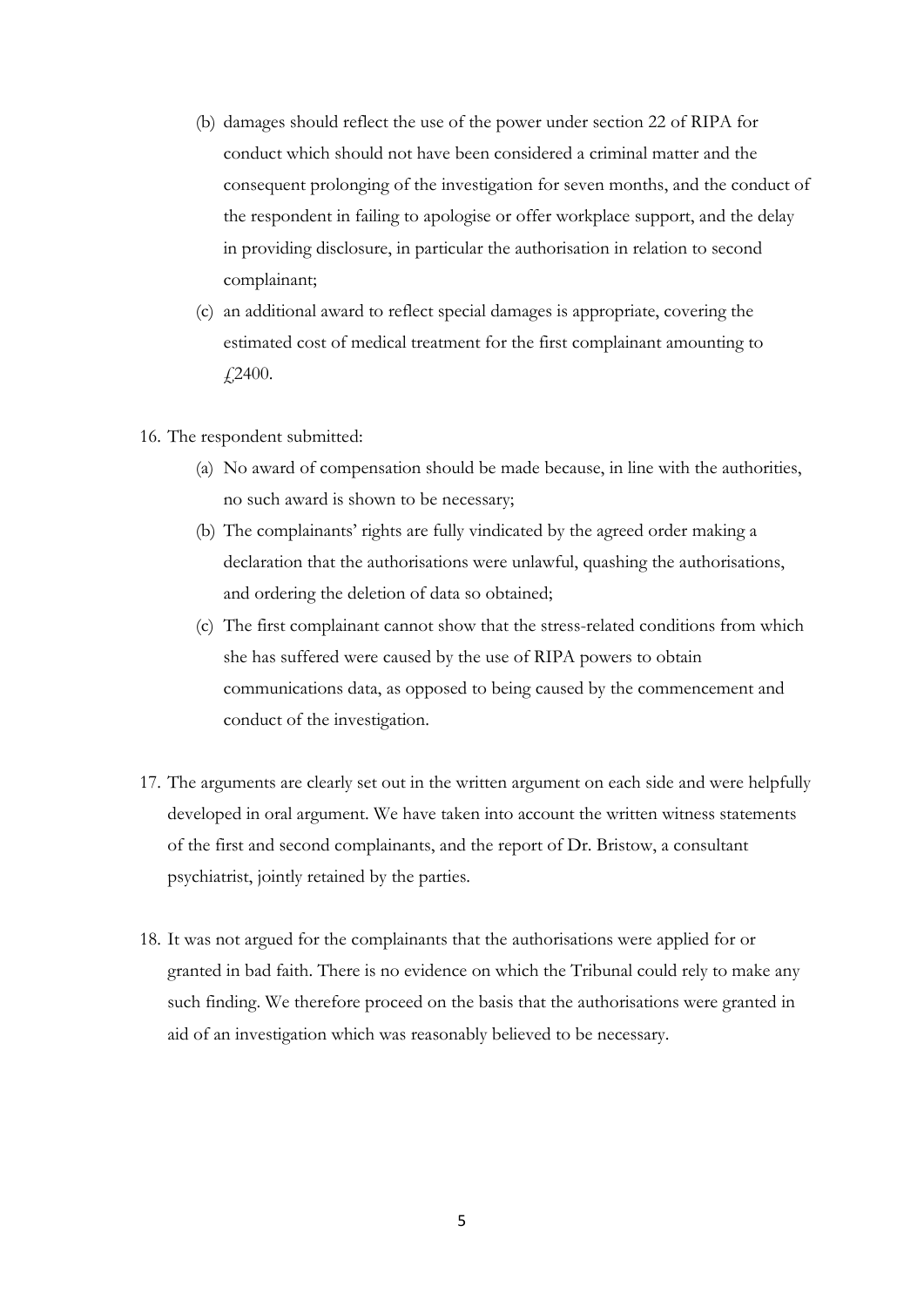#### **Principles**

19. The Tribunal has set out the general principles to be applied in *B v Department for Social Development* IPT/09/11/C and *Chatwani and others v National Crime Agency* [2015] UKIPTrib 15\_84\_88-CH. Those cases followed the guidance from the speech of Lord Bingham in *R (Greenfield) v SSHD* [2005] 1 WLR 673 at paragraph 19 to the effect that the HRA is not a tort statute, the power to award damages is directed towards vindication of the right asserted and, following the principles applied by the European Court of Human Rights, any award of damages necessary to achieve just satisfaction should be equitable and fair in the circumstances of the case. In the judgment of Lord Woolf CJ in *Anufrijeva v Southwark LBC* [2004] QB 1124 at paragraph 66 it was stated:

> "The critical message is that the remedy has to be "just and appropriate" and "necessary" to afford "just satisfaction". The approach is an equitable one. The "equitable basis" has been cited by the Court of Human Rights both as a reason for awarding damages and as a basis on which to calculate them."

20. Mr. Watkins for the complainants submitted that the power to award compensation, as applied by the Court of Human Rights, is a wide discretionary power which should be exercised when necessary, not only in exceptional cases, that damages may include compensation for distress and that in assessing the impact of the infringement a flexible approach is taken to causation. Those submissions are not inconsistent with the approach adopted by the Tribunal in *David Moran & others v Police Scotland* [2016] UK IPTrib15\_602 at paragraph 33. The point on causation is supported by the judgment of Lord Bingham in *R (Greenfield) v SSHD*, in an Article 6 context, at paragraph 15 where it was stated:

> "In the absence of a clear causal connection the court's standard response has been to treat the findings of violation without more as just satisfaction … But it has softened this response where it was persuaded that justice required it to do so. … Wisely, in my opinion, the court has not sought to lay down hard and fast rules in a field which pre-eminently calls for a case by case judgment, and the court's language may be taken to reflect its assessment of the differing levels of probability held to attach to the causal connection found in individual cases."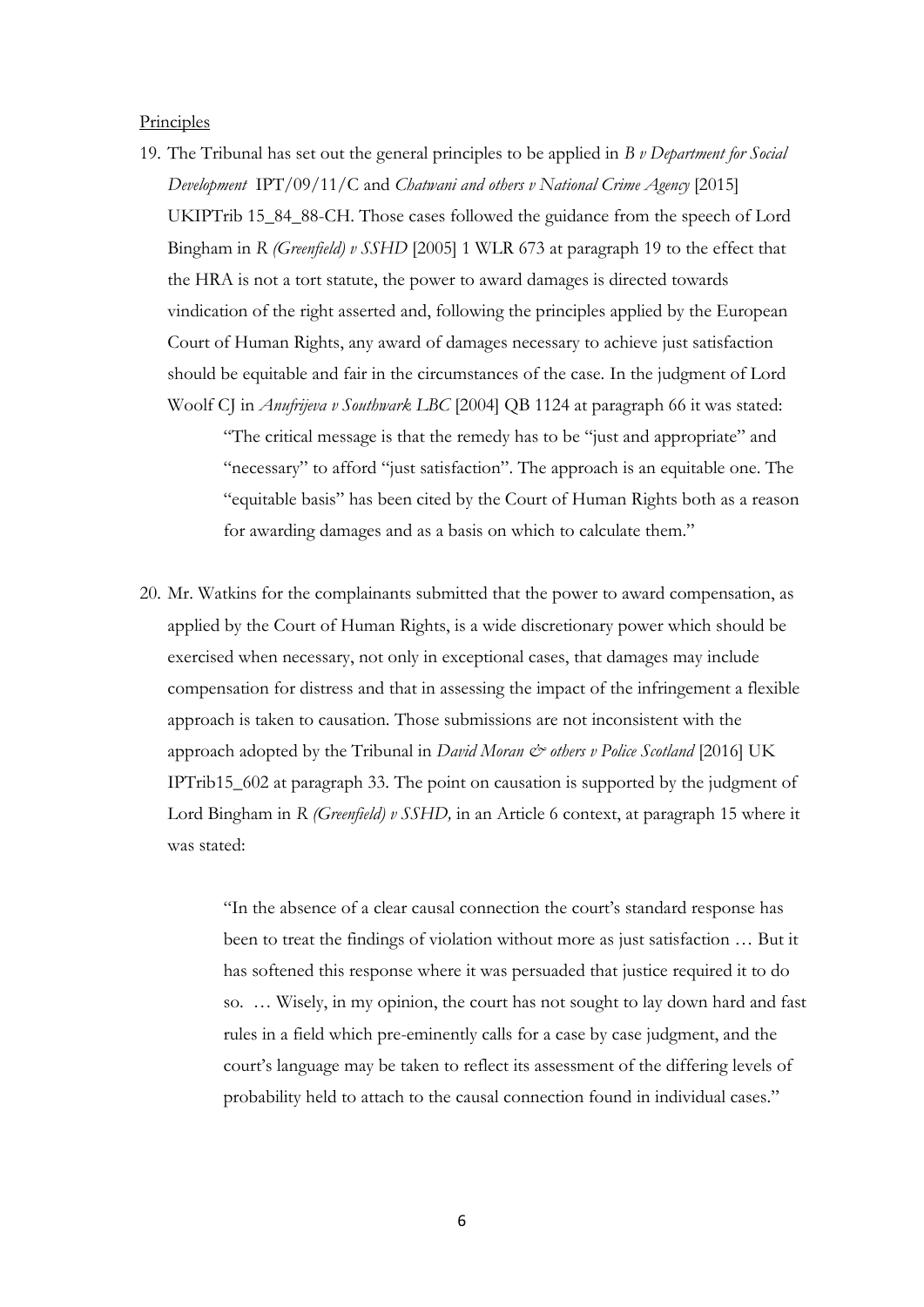- 21. The principles argued for by Mr. Watkins are supported by the case of *Halford v United Kingdom* (1997) 24 EHRR 523 at paragraphs 74-76. That was an interception of communications case which the court treated as a serious infringement and awarded compensation of  $f<sub>10</sub>000$ , notwithstanding that there was no evidence to suggest that the stress suffered was directly attributable to the interception of the claimant's communications data. In *Copland v United Kingdom* (2007) 45 EHRR 37 at paragraphs 53 to 55 there was an award of compensation of  $\text{\emph{f}}3,000$  in a case which involved monitoring of communications, not interception. The medical evidence was that the claimant had suffered stress in her work environment, but did not prove that such stress was directly caused by the infringement in issue. The court specifically referred to *Halford* in making its award.
- 22. In answer Mr. Beer QC for the respondent argued that the Tribunal had developed its own approach, in *B v Department for Social Development, Chatwani v National Crime Agency*  and *News Group v Commissioner of Police of the Metropolis* [2016] UK IPTrib 14\_176, so that reference to the cases of *Anufrijeva v Southwark* and *R (Greenfield) v SSHD* was unnecessary. Mr. Beer QC particularly relied on the statement in paragraph 11 of the *News Group* decision in referring to *Halford* as a standalone decision which had been distinguished in *Anufrijeva*. However each of the cases decided by the Tribunal is dealing with a different set of facts in the context of a jurisdiction of wide discretion, and the general principles to be applied must be those authoritatively established in the judgment of Lord Bingham in *R (Greenfield) v SSHD*. We do not consider that, in a different factual and legal context, the Tribunal in *News Group* was indicating that the decision of the Court of Human Rights in *Halford* should not be taken into account, and, as pointed out above, that decision was taken into account by the Court in *Copland*. At paragraph 68 of the judgment in *Anufriejeva* Lord Woolf stated that the seriousness of the violation committed could be taken into account, and at paragraph 69 the case of *Halford* was cited as such a case.
- 23. For those reasons we accept the submissions made for the complainants. The general test is that summarised by Lord Woolf in *Anufrijeva v Southwark LBC* at paragraph 66. It is not necessary to demonstrate that a case is exceptional for compensation to be awarded. The seriousness of the infringement and its impact on the claimant may be taken into account. In assessing the effect on the complainant it is not essential that distress or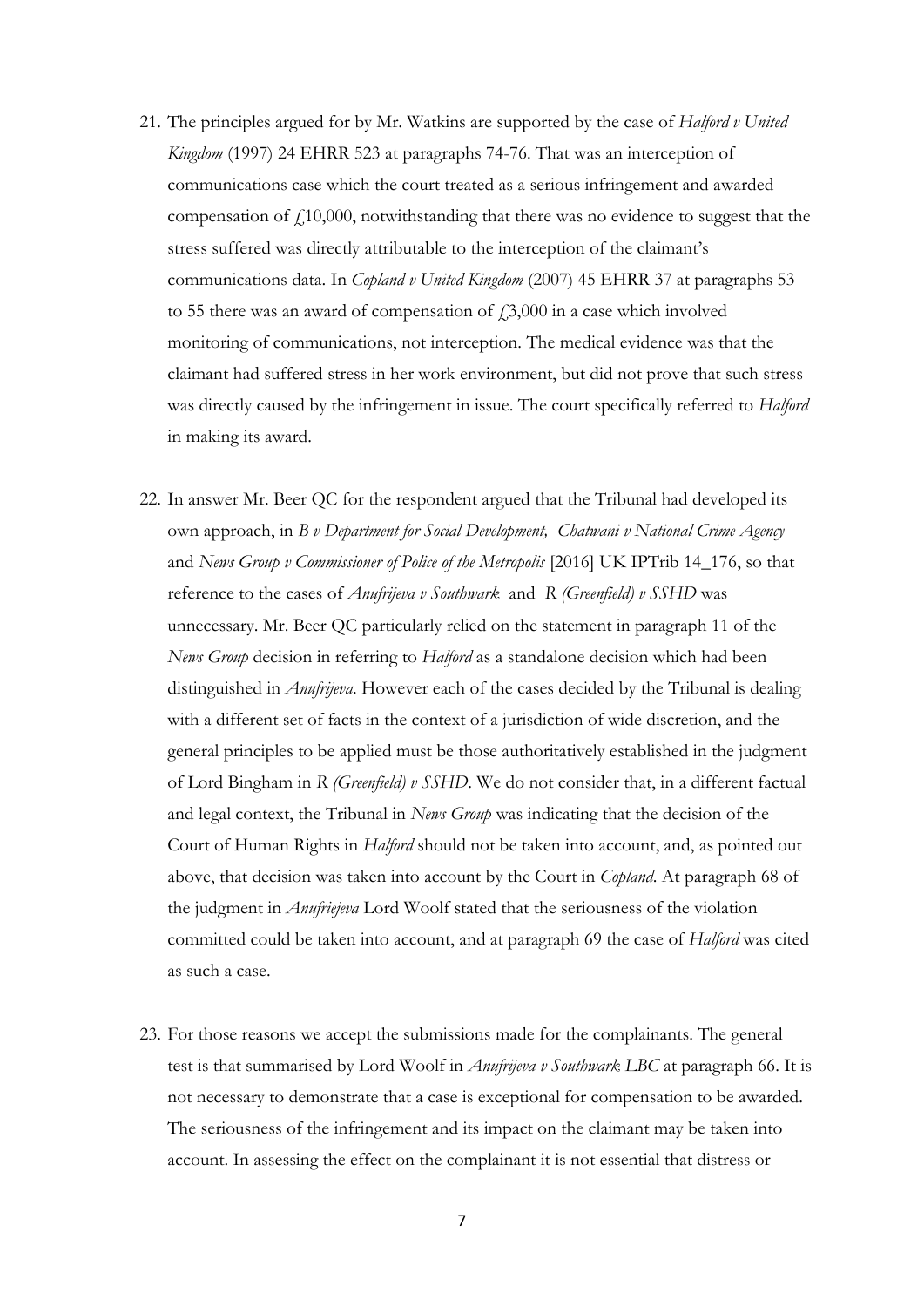psychological injury be proved to have been directly caused by the infringement, provided there is some causal relation between the infringement and the distress or injury.

#### Effect on the First Complainant

- 24. The factual issue which we have to resolve is whether the grant of the two authorisations to obtain communications data relating to the first complainant was a cause of, or had a causal relation with, the stress related disorder which is diagnosed by Dr. Bristow at paragraphs 10.1 to 10.4 of his report.
- 25. Dr. Bristow was asked to report, inter alia, whether the condition from which the first complainant suffered was caused or exacerbated by the unlawful authorisations. His answer at paragraph 10.7 is that from what the first complainant had described the principal cause of her stress disorder was the investigation. By the investigation he means all the events occurring in the course of that investigation, including disclosure that RIPA powers had been exercised. His report at paragraphs 4.6 to 4.11 sets out how the First Complainant described her reaction to those events from June 2015 to January 2016. It is clear from that narrative that the information in June 2015 that an investigation had been commenced had caused the first complainant considerable stress, and in conjunction with a period of post-operative recovery, led to her taking sick leave for over 2 months, to 8 October 2015. She stated that her stress worsened when in November 2015 she found out about "the RIPA surveillance", by which she must have meant the obtaining of communications data, which appreciably worsened her symptoms of stress.
- 26. The first complainant's witness statement does not seek to attribute the cause of her stress-related condition entirely to the conduct of the respondent in obtaining communications data under RIPA. For a senior officer, with an unblemished record of 22 years' service, to be subjected to an investigation for a criminal offence would have been deeply troubling and undoubtedly triggered her stress condition. Her evidence is that when she was informed on 5 November 2015 that she had been the subject of a RIPA authorisation that did cause her significant stress, as she appreciated that RIPA powers would only be used for the most serious of cases. She attributes the flashbacks from which she is suffering specifically to the issue of the RIPA authorisations. To the extent that she attributes the cause of her stress disorder specifically to the misuse of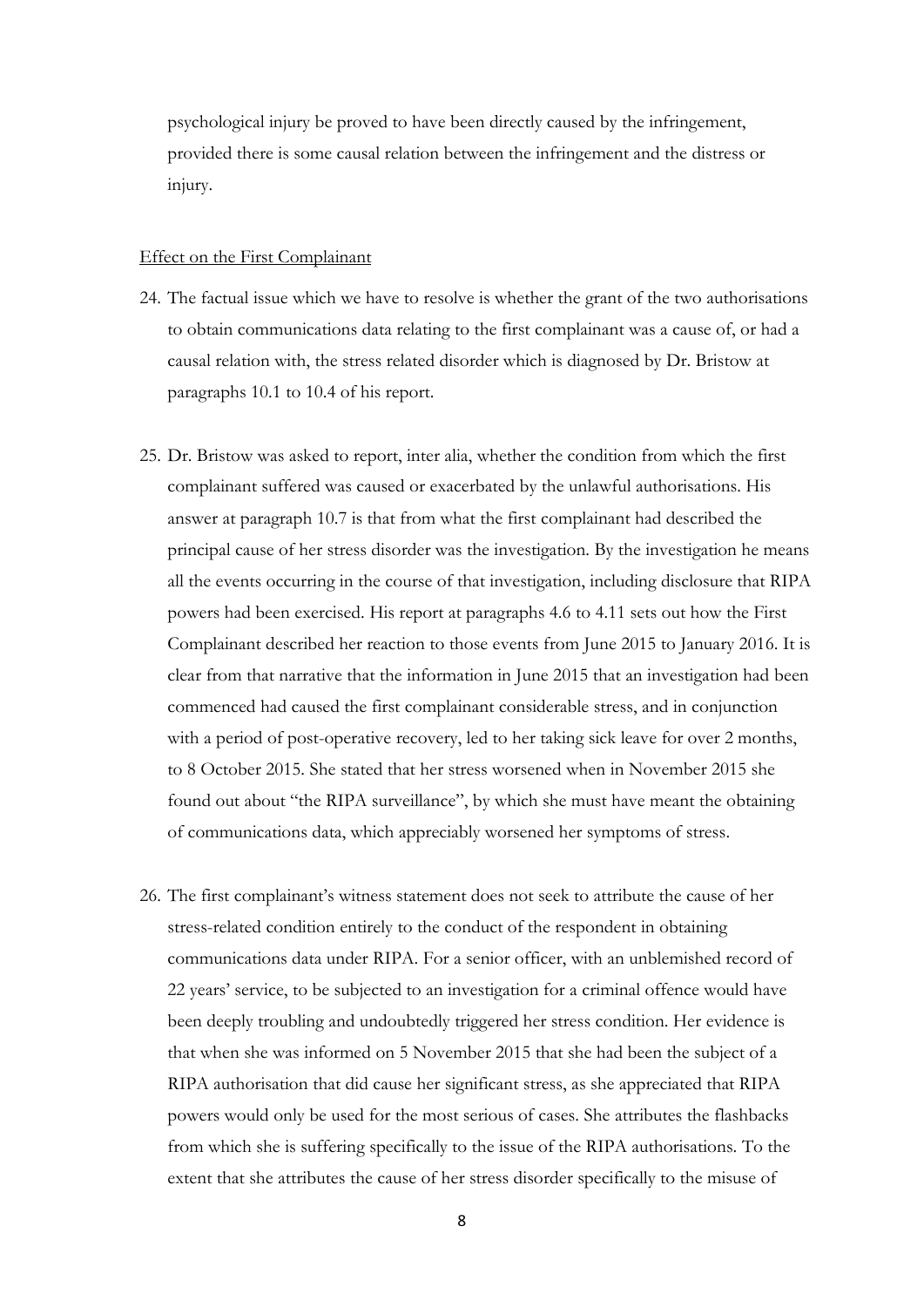RIPA powers her evidence must be approached with some caution, but there are no grounds for not accepting her evidence that the disclosure that RIPA powers had been used materially exacerbated the stress that she was under.

- 27. The first complainant was not suspended during the investigation, but was moved to other duties. She has since moved to another department with the same rank of Chief Inspector. Since November 2015 she has not required to take sick leave on account of her stress disorder.
- 28. We find that, although the primary cause of the stress condition which has been diagnosed was the investigation conducted by the MPS, the disclosure that RIPA powers had been used in the investigation would have had a material detrimental effect. The investigation and her interview under caution on 5 November 2015 relied almost entirely on the location data obtained under authorisations which are accepted to have been unlawful. There is in this case a sufficient causal connection between the infringement of rights and the stress condition diagnosed to justify an award of compensation, if such an award is necessary.

#### Just Satisfaction

- 29. Mr. Beer QC submits that no award of compensation is necessary as the grant of a declaration and the quashing of the authorisations would be a sufficient vindication for the complainants, the authorisations were granted in good faith, and there was no interception of the content of any communications. The main factors advanced by Mr. Watkins for the complainants to justify an award of damages are the seriousness of the intrusion into their private life, the substantial impact which that intrusion had on the first complainant, and the subsequent conduct of MPS in failing to remedy the wrong which had been committed. He accepted that aggravated damages are not recoverable as such (see *Wainwright v United Kingdom* (2007) 44 EHRR 40 at paragraph 60) but argued that similar factors could be taken into account in assessing the seriousness of the infringement.
- 30. In the case of the second complainant we do not consider that any award of compensation is necessary. He was unaware that his communications data had been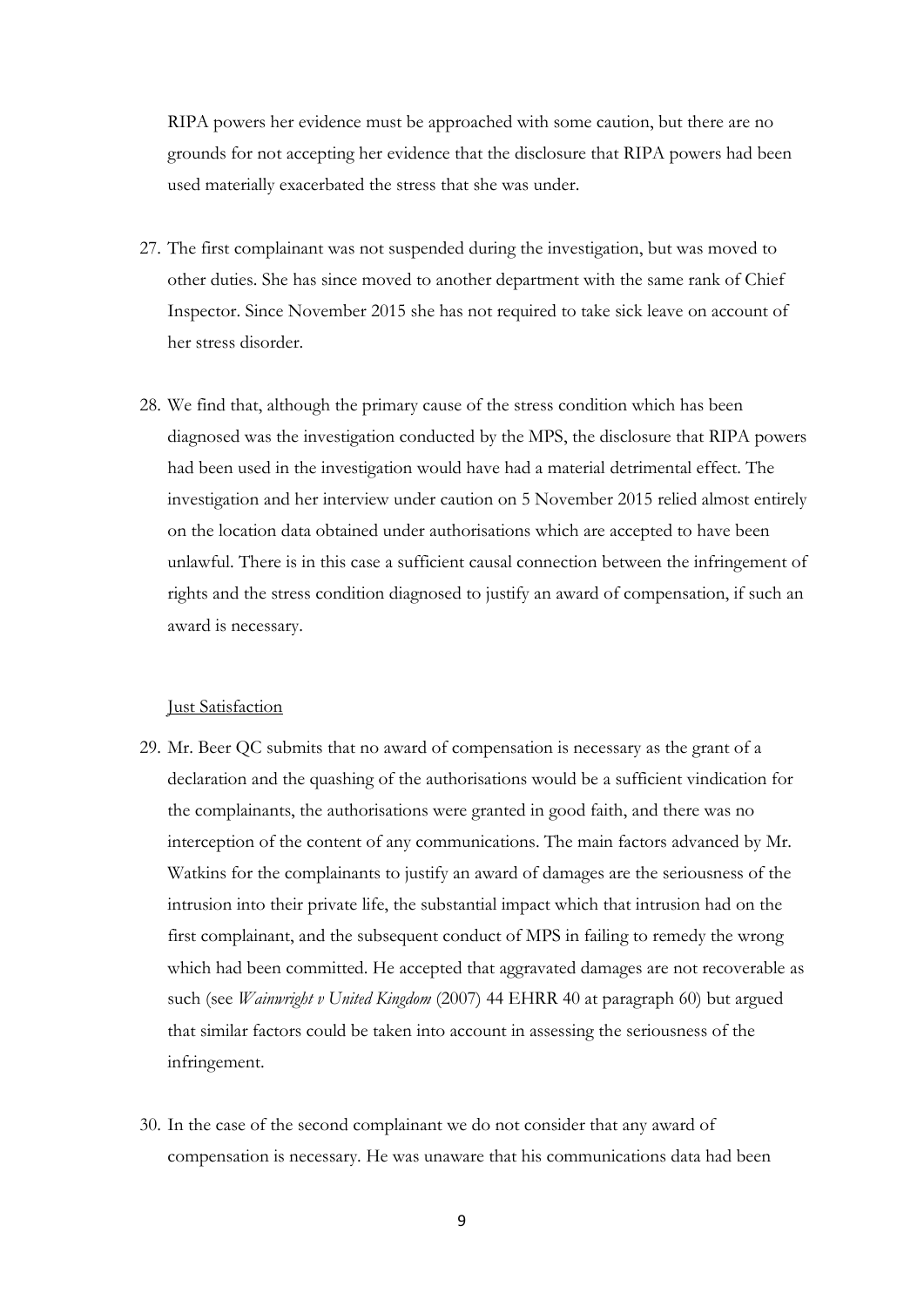obtained until after he resigned from the MPS in August 2016. His communications data was not used in the investigation, but was deleted. His witness statement, made in support of his wife's claim, does not suggest that he suffered any stress or damage as a result of the authorisation made in respect of his communications data.

- 31. In the case of the first complainant although the contents of her communications were not intercepted this was a serious infringement of her rights, covering a substantial period of time. The investigation, substantially based on the communications data unlawfully obtained, has caused her diagnosed stress disorder. However she has been able to continue in work and the resolution of this case may assist her recovery. An award of compensation is necessary to vindicate her rights.
- 32. It is common ground that any compensation should be assessed on a basis which is moderate (*Anufrijeva* at paragraph 77) or modest (*Chatwani* at paragraph 46). The decided cases do not establish any tariff of awards and each case must be decided on its own facts. In this case, taking account of all the circumstances, we consider that an award of  $\angle 5,000$  to the first complainant is just and appropriate.

#### Order

- 33. For the reasons set out above we make the following order:
	- (1) A declaration that the obtaining of the complainants' communications data under authorisations granted on 27 May and 10 August 2015 under section 23 of the Regulation of Investigatory Powers Act 2000, was unlawful, as being contrary to section 6 of the Human Rights Act 1998 as read with Article 8 of the European Convention on Human Rights;
	- (2) The authorisations are quashed, and the communications data obtained under such authorisations shall be deleted by the Metropolitan Police Service (save that one set of such data will be retained by the respondent's legal advisers in case of further proceedings brought by either complainant and any related investigations);
	- (3) The respondent shall pay compensation of  $\dot{\tau}$  5,000 to the first complainant within 28 days.